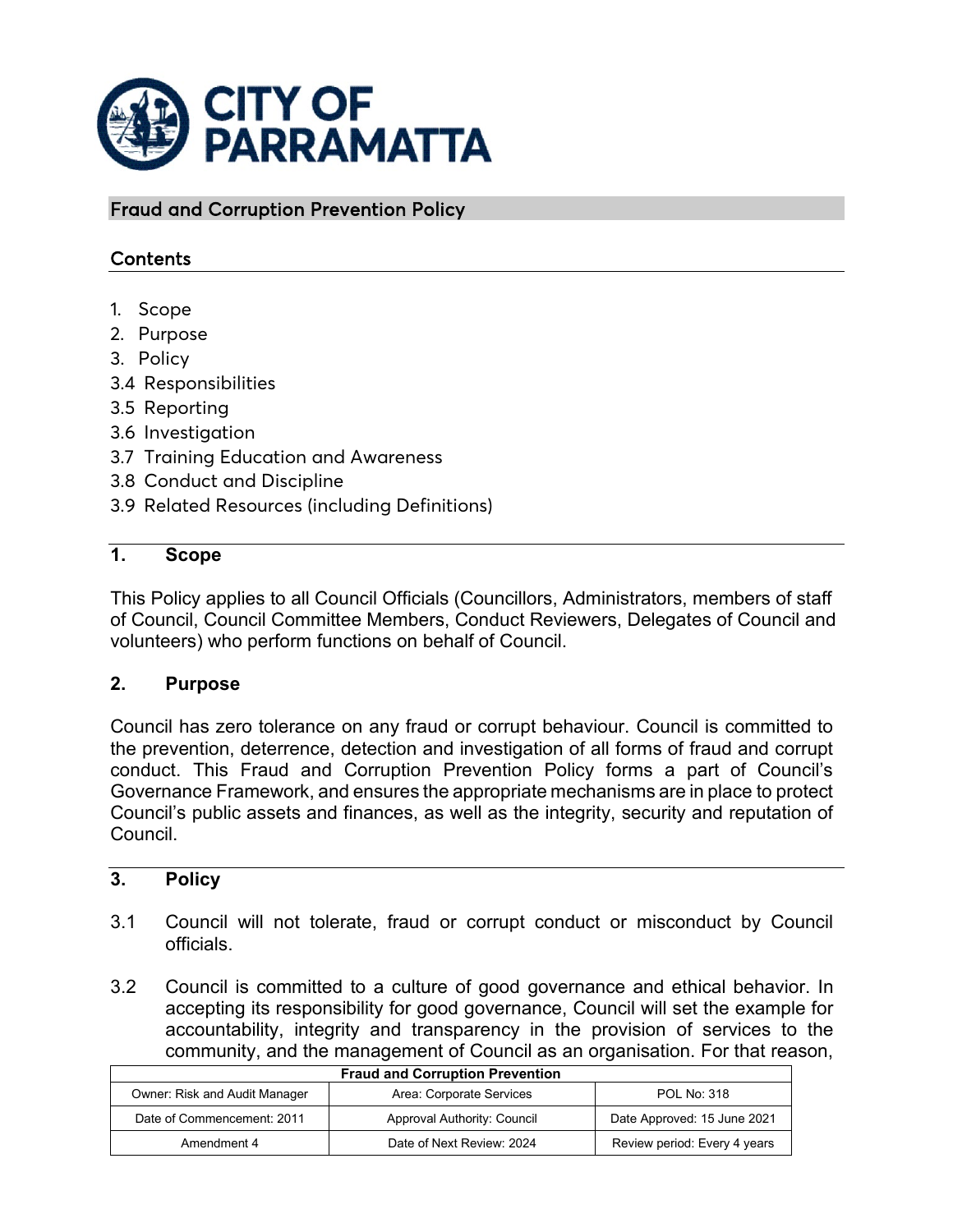

Council is committed to:

- Minimising the opportunities for fraudor corrupt conduct by Council officials;
- Detecting, investigating and disciplining/prosecuting fraud or corrupt conduct;
- Reporting fraud or corrupt conduct, including suspected fraud or corrupt conduct, to the Independent Commission Against Corruption (ICAC) in line with the obligations under the *ICAC Act* and the NSW Police, where appropriate; and
- Encouraging and supporting the reporting of wrongdoing.
- 3.3 Preventing fraud or corrupt activity, and avoiding or managing conflicts of interests. This is addressed through implementing appropriate auditing systems to prevent, deter and identify corrupt activities. This approach is supported by the development and implementation of a Fraud and Corruption Prevention Plan.

### **3.4 Responsibilities**

### **3.4.1 Chief Executive Officer**

The Chief Executive Officer has ultimate responsibility for managing fraud and corruption risks in Council. In accordance with the *Independent Commission Against Corruption Act 1988* and Council's Code of Conduct and Procedures for the Administration of the Code of Conduct for Local Councils in NSW*,* the Chief Executive Officer is obliged to report any suspected or actual matter to the ICAC that they suspect on reasonable grounds, or may concern, corrupt conduct whether on the part of Council officials or any party with whom it conducts business. In cases of complaints against the Chief Executive Officer, the Lord Mayor or Administrator assumes these responsibilities.

In accordance with the *Public Interest Disclosures Act 1994,* other like reports must be made to the following external authorities:

- The NSW Ombudsman for maladministration.
- The Law Enforcement Crime Commission (LECC) for law enforcement misconduct.
- The Information Commissioner for disclosures about government information contravention, the IPC or its staff.
- The Office of Local Government, Department of Premier and Cabinet for serious and substantial waste in local government (reports about serious and substantial waste in State government agencies should be made to the Auditor General).
- The ICAC Inspector for disclosures about the ICAC or its staff.

| <b>Fraud and Corruption Prevention</b> |                             |                              |
|----------------------------------------|-----------------------------|------------------------------|
| Owner: Risk and Audit Manager          | Area: Corporate Services    | <b>POL No: 318</b>           |
| Date of Commencement: 2011             | Approval Authority: Council | Date Approved: 15 June 2021  |
| Amendment 4                            | Date of Next Review: 2024   | Review period: Every 4 years |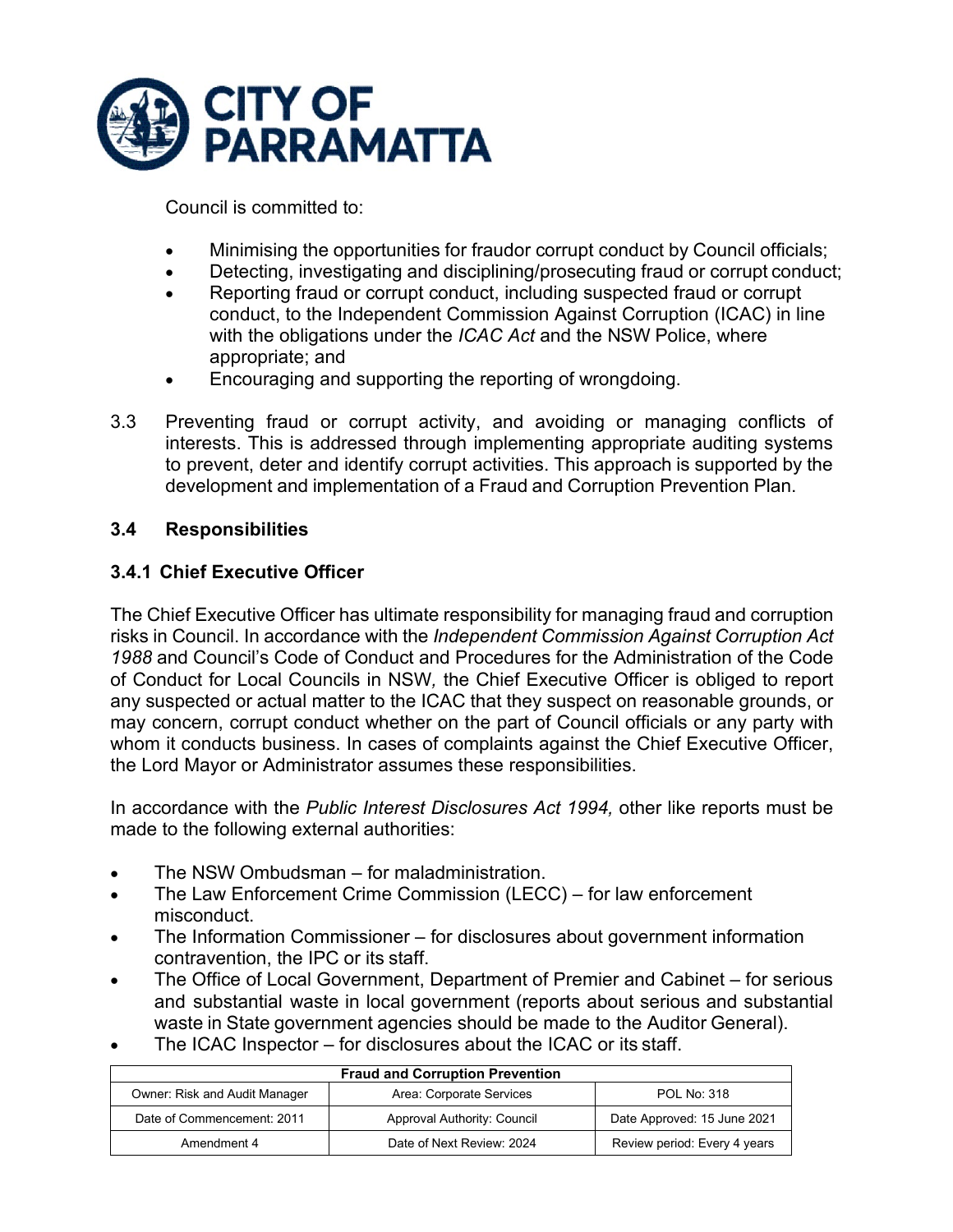

# **3.4.2 Council officials**

All Council officials have a responsibility and an obligation to:

- a) Report cases of suspected or actual fraud or corrupt conduct either through Council's internal reporting framework (as outlined inCouncil's Public Interest Disclosures (PID) Policy)or directly to the ICAC or relevant external authority.
- b) Behave honestly and in accordance with Council's Code of Conduct and other Council policies.
- c) Report behaviour that comprises an attempt or an inducement to engage in any fraud or corruption.
- d) Refrain from taking (or encouraging others to take) any action or engage in any conduct against any person who reports fraud, corruption, maladministration or serious and substantial waste that is detrimental to the interests of any such person.
- e) To the extent that they are reasonably capable of doing so, protect any person who reports fraud, corruption, maladministration or serious and substantial waste from any action or conduct that is detrimental to the interests of any such person if they become aware of the identity of a person who has made any such report in line with Council's Public Interest Disclosure Policy and the Code of Conduct.
- f) Effectively maintain and implement systems of internal control established to prevent or detect fraud or corruption.
- g) Undertake relevant training relating to the prevention, detection and investigation of fraud and corruption.
- h) Assist in investigations undertaken in respect of any suspected or reported fraud or corruption.

| <b>Fraud and Corruption Prevention</b> |                             |                              |
|----------------------------------------|-----------------------------|------------------------------|
| Owner: Risk and Audit Manager          | Area: Corporate Services    | <b>POL No: 318</b>           |
| Date of Commencement: 2011             | Approval Authority: Council | Date Approved: 15 June 2021  |
| Amendment 4                            | Date of Next Review: 2024   | Review period: Every 4 years |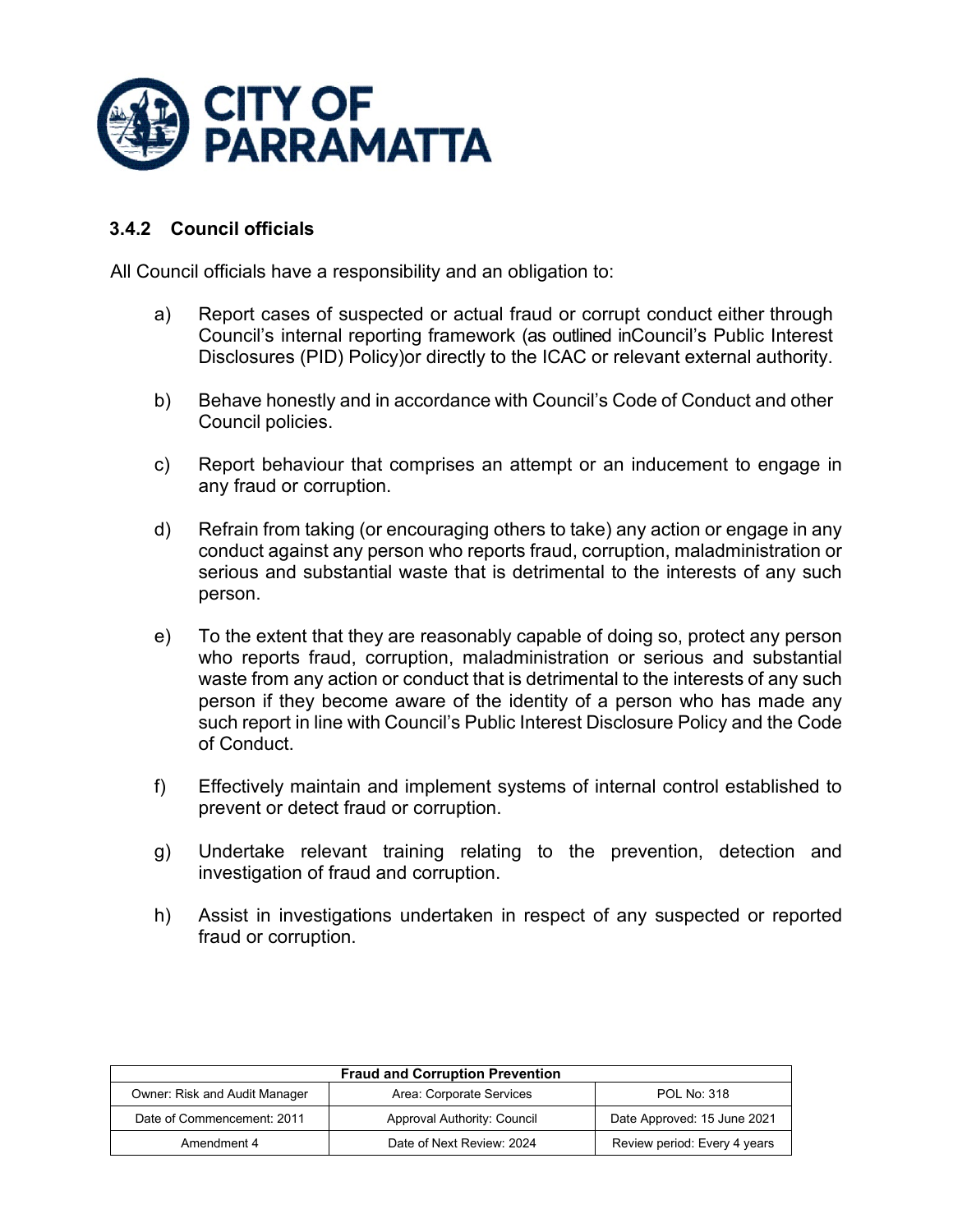

### **3.4.3 Management Staff**

Council staff who hold the position of Chief Executive Officer, Executive Director, Director, Group Manager (including Chiefs), Manager or Team Leader have the following responsibilities, in addition to their responsibilities as Council staff stated elsewhere in this Policy:

- a) Take appropriate measures to ensure that their staff understand the standards of expected behaviour as outlined in the Guiding Principles, Council's Code of Conduct, and relevant policies and procedures
- b) Ensure that any suspected fraud or corruption, maladministration and serious and substantial wastage reported to them are referred to the Group Manager, Governance & Risk or the Chief Executive Officer without delay. If a report is received orally, they must take steps to record the report in writing.
- c) To the extent permitted by law, maintain the confidentiality of people making reports and the subject matter of those reports.
- d) Ensure that Council staff who have reported any suspected fraud or corruption, maladministration and serious and substantial waste in accordance with this Policy are not disadvantaged or suffer detrimental action.
- e) Take steps to identify and assess the risk of fraud or corruption occurring in their area of responsibility.
- f) Take steps to ensure to implement controls and detection systems to address any identified risks of fraud or corruption in their area of responsibility, and monitor the continued operation of those systems and controls.
- g) Demonstrate leadership in the area of ethics and fraud & corruption minimisation.
- h) Undertake regular reviews, audits and checks to detect irregularities.
- i) Use basic data mining tools to detect possible fraud and corruption.
- j) Ensure that all Council staff in their area of responsibility are aware of this Policy, and that this Policy is readily available for their inspection.

| <b>Fraud and Corruption Prevention</b> |                             |                              |
|----------------------------------------|-----------------------------|------------------------------|
| <b>Owner: Risk and Audit Manager</b>   | Area: Corporate Services    | <b>POL No: 318</b>           |
| Date of Commencement: 2011             | Approval Authority: Council | Date Approved: 15 June 2021  |
| Amendment 4                            | Date of Next Review: 2024   | Review period: Every 4 years |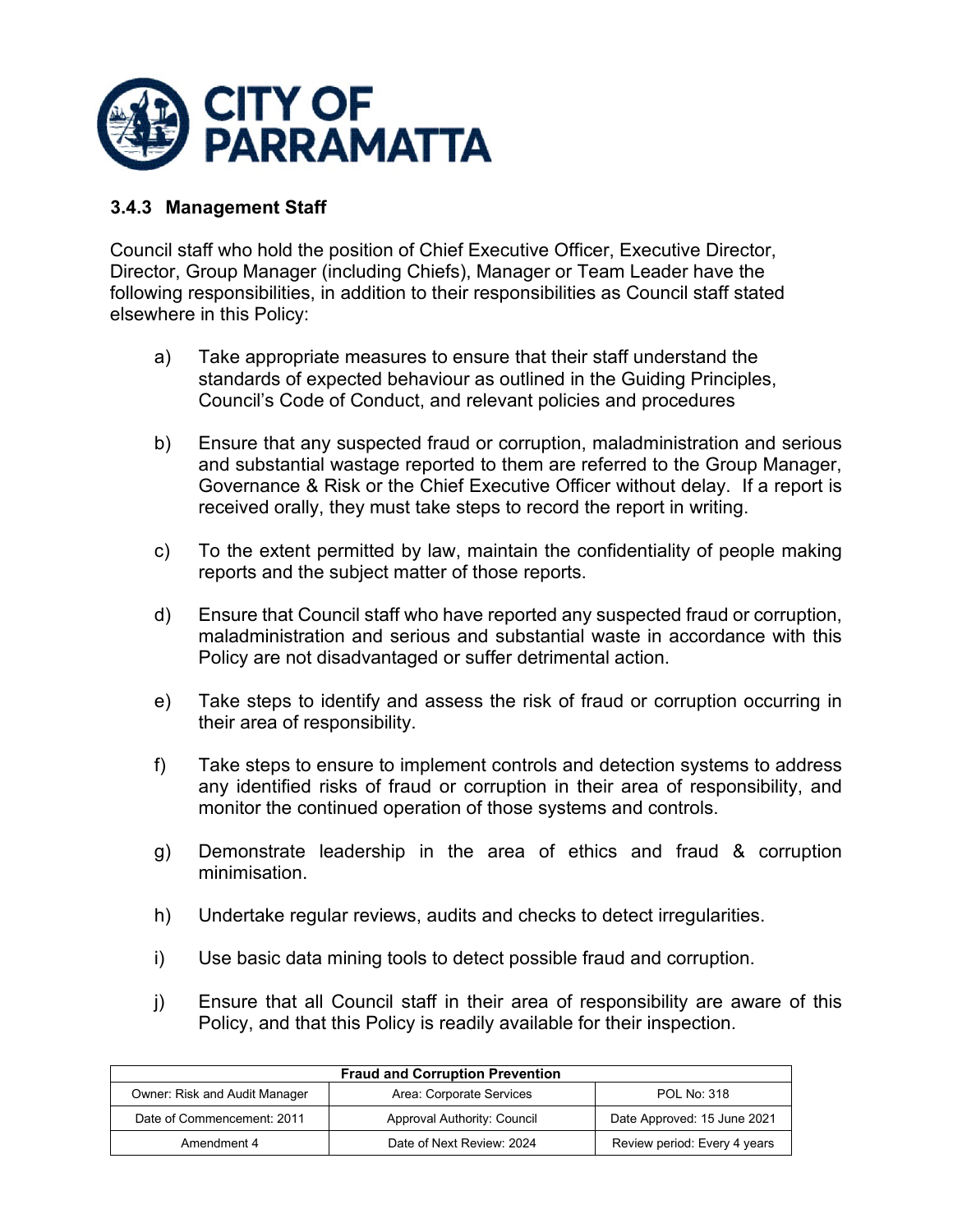

- k) Take reasonable steps to require that Council contractors whose contracts they administer comply with this Policy to the extent that it is relevant to their contractual arrangements and adhere to the ethical standards described in this Policy.
- l) The implementation of systems and controls to minimise fraud or corruption together with the assessment of fraud or corruption risks must:
	- be undertaken in consultation with the Executive Director Corporate Services; or Group Manager, Legal Services, and
	- comply with any directions or guidelines issued from time to time by the Chief Executive Officer, the Executive Director Corporate Services or Group Manager, Legal Services relating to any such assessments.

### **3.4.4 Council contractors, consultants and volunteers**

Contractors, consultants, volunteers and any other people who perform public official functions on behalf of Council, are encouraged to support Council's commitment to preventing fraud and corruption through reporting suspicious behaviour in accordance with the Code of Conduct.

### **3.4.5 Internal Ombudsman**

The Internal Ombudsman is Council's nominated Public Interest Disclosures Coordinator and Code of Conduct Complaints Coordinator. The CEO may also refer serious complaints to the Internal Ombudsman for investigation and action. The Internal Ombudsman can assist Councillors, Council staff and the general public with advice and guidance in relation to possible or suspected fraud and corruption.

### **3.4.6 External parties**

All external parties who engage in business with Council must observe Council's Statement of Business Ethics and comply with Council

### **3.4.7 Residents and members of the public**

Residents, customers and members of the public are encouraged to support Council's commitment to preventing and addressing fraud or corrupt conduct by reporting suspicious behaviour and suspected fraud and corruption to the Chief Executive Officer

| <b>Fraud and Corruption Prevention</b> |                             |                              |
|----------------------------------------|-----------------------------|------------------------------|
| <b>Owner: Risk and Audit Manager</b>   | Area: Corporate Services    | <b>POL No: 318</b>           |
| Date of Commencement: 2011             | Approval Authority: Council | Date Approved: 15 June 2021  |
| Amendment 4                            | Date of Next Review: 2024   | Review period: Every 4 years |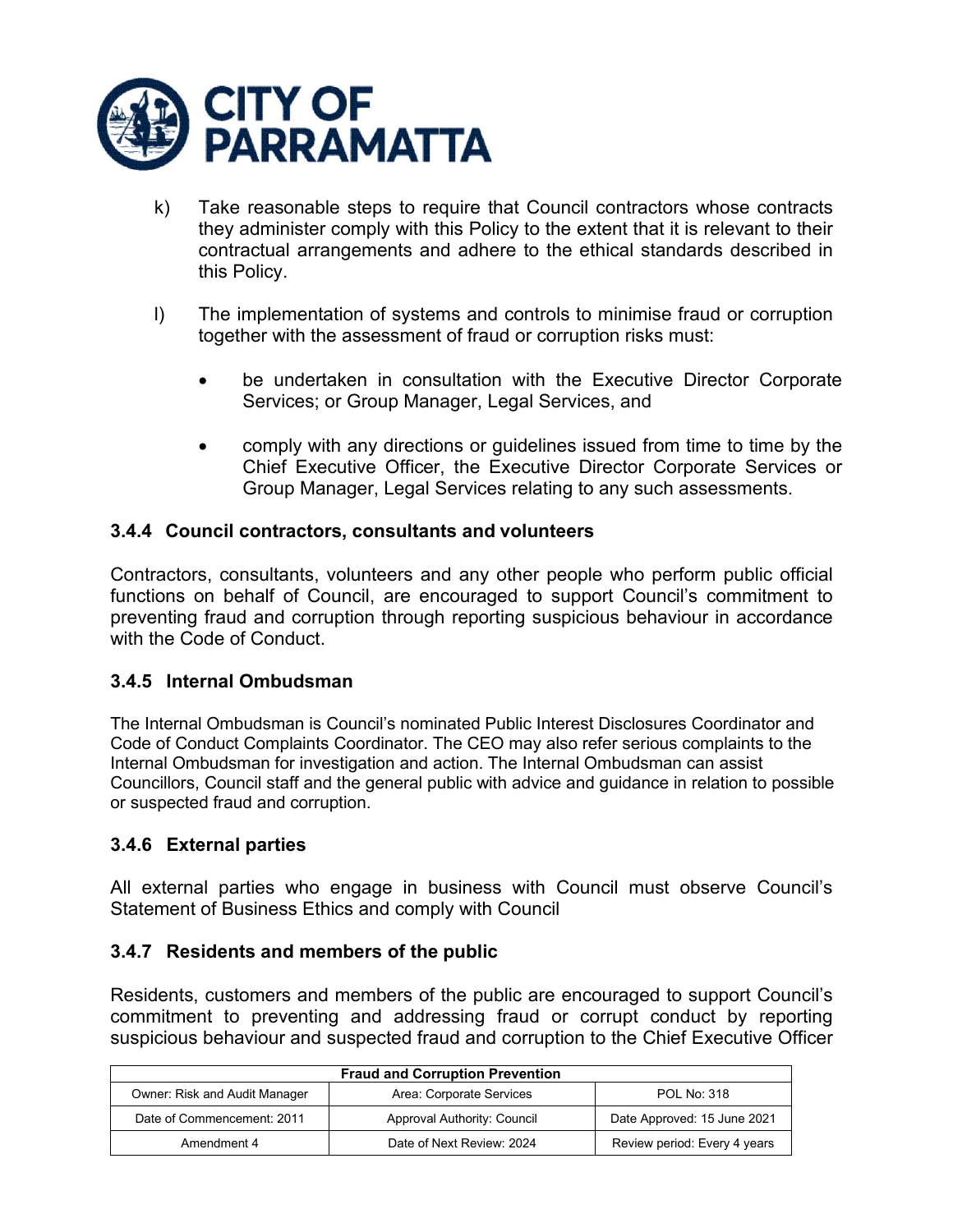

or other external authority.

### **3.5 Reporting**

All Council officials have an obligation to report suspected fraud or corrupt conduct. Council's Public Interest Disclosure (PID) Policy provides guidance on how to report wrongdoing such as fraud and corrupt conduct. The PID Policy also outlines the relevant external authorities to report other types of wrongdoing.

Council's Code of Conduct and Complaints Handling Policy also provide mechanisms for members of the public to report suspected fraud and corruption.

All fraud and corruption will be reported by Council to the ICAC. Other external authorities will be notified of fraudulent or corrupt conduct as considered appropriate by the Group Manager, Governance & Risk , the Chief Executive Officer, or the Group Manager, Legal Services. Crimes committed against the Council will be reported to the Police.

### **3.6 Investigation**

All reports of alleged fraud and corruption received by Council will be treated seriously by Council, investigated andreported to the ICAC, the NSW Police or relevant external agency.

### **3.7 Training Education and Awareness**

### **3.7.1 Councillor and Council Staff Awareness**

Fraud and corruption control is the responsibility of all staff.

Council will provide training and education to assist Councillors and Council staff in being able to identify and prevent fraud or corruption in accordance with this Policy.

Councillors and Council staff must participate in training and education provided by Council that is directed towards communicating to them that fraud or corruption is unacceptable.

Council will ensure relevant training is provided to Councillors and Council staff on an ongoing basis to advise them of the Code of Conduct, Public Interest Disclosure Policy and their responsibilities and obligations.

| <b>Fraud and Corruption Prevention</b> |                             |                              |
|----------------------------------------|-----------------------------|------------------------------|
| Owner: Risk and Audit Manager          | Area: Corporate Services    | <b>POL No: 318</b>           |
| Date of Commencement: 2011             | Approval Authority: Council | Date Approved: 15 June 2021  |
| Amendment 4                            | Date of Next Review: 2024   | Review period: Every 4 years |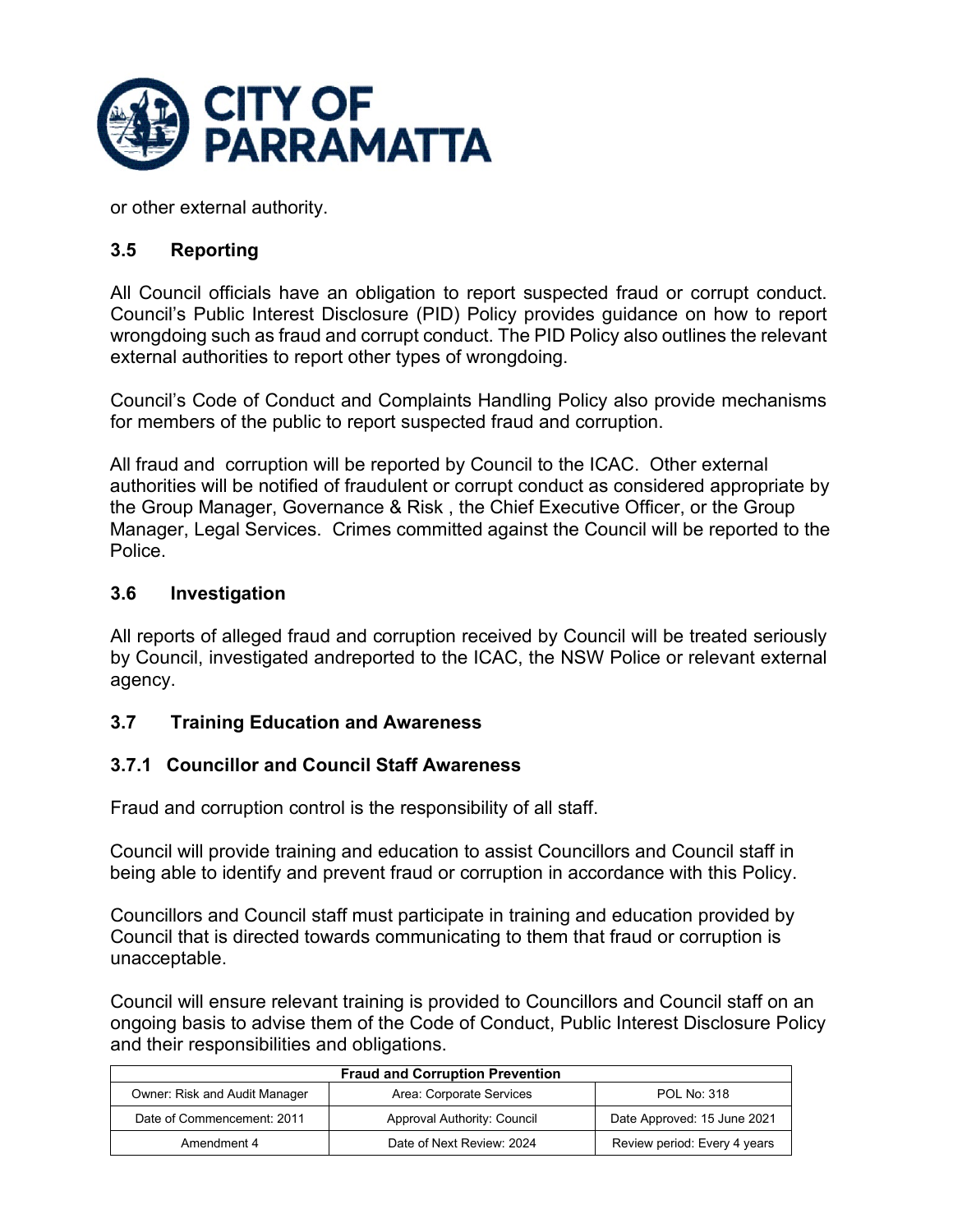

Management staff must be proactive in identifying behaviours that could result in corruption, either actual or perceived.

# **3.7.2 Customer and Community Awareness**

Council must promote awareness among the community, customers, contractors, suppliers and other third parties that fraud or corruption in any dealings with Council is unacceptable.

Management staff must assist third parties to report any suspected fraud or corruption.

# **3.8 Conduct and Discipline**

Councillors and Council staff must carefully read, understand and observe the Code of Conduct.

Fraud or corruption is unacceptable and offenders will face disciplinary action in accordance with the Code of Conduct, Procedures for the Administration of the Code of Conduct for Local Councils in NSW and other Council policies

Council may seek criminal prosecution for any fraud or corruption.

Council may institute civil or administrative legal proceedings in respect of fraud or corruption as considered appropriate by the Chief Executive Officer.

### **4 Related Resources**

### **4.1 Legislation**

- *Independent Commission Against Corruption Act 1988*
- *Local Government Act 1993 and General Regulation 2005*
- *Public Interest Disclosures Act 1994*
- *Crimes Act 1900*

### **4.2 Associated Documents**

- Code of Conduct
- Procedures for the Administration of the Model Code of Conduct
- Complaints Handling Policy
- Gifts and Benefits Policy
- Public Interest Disclosures Policy

| <b>Fraud and Corruption Prevention</b> |                             |                              |
|----------------------------------------|-----------------------------|------------------------------|
| Owner: Risk and Audit Manager          | Area: Corporate Services    | <b>POL No: 318</b>           |
| Date of Commencement: 2011             | Approval Authority: Council | Date Approved: 15 June 2021  |
| Amendment 4                            | Date of Next Review: 2024   | Review period: Every 4 years |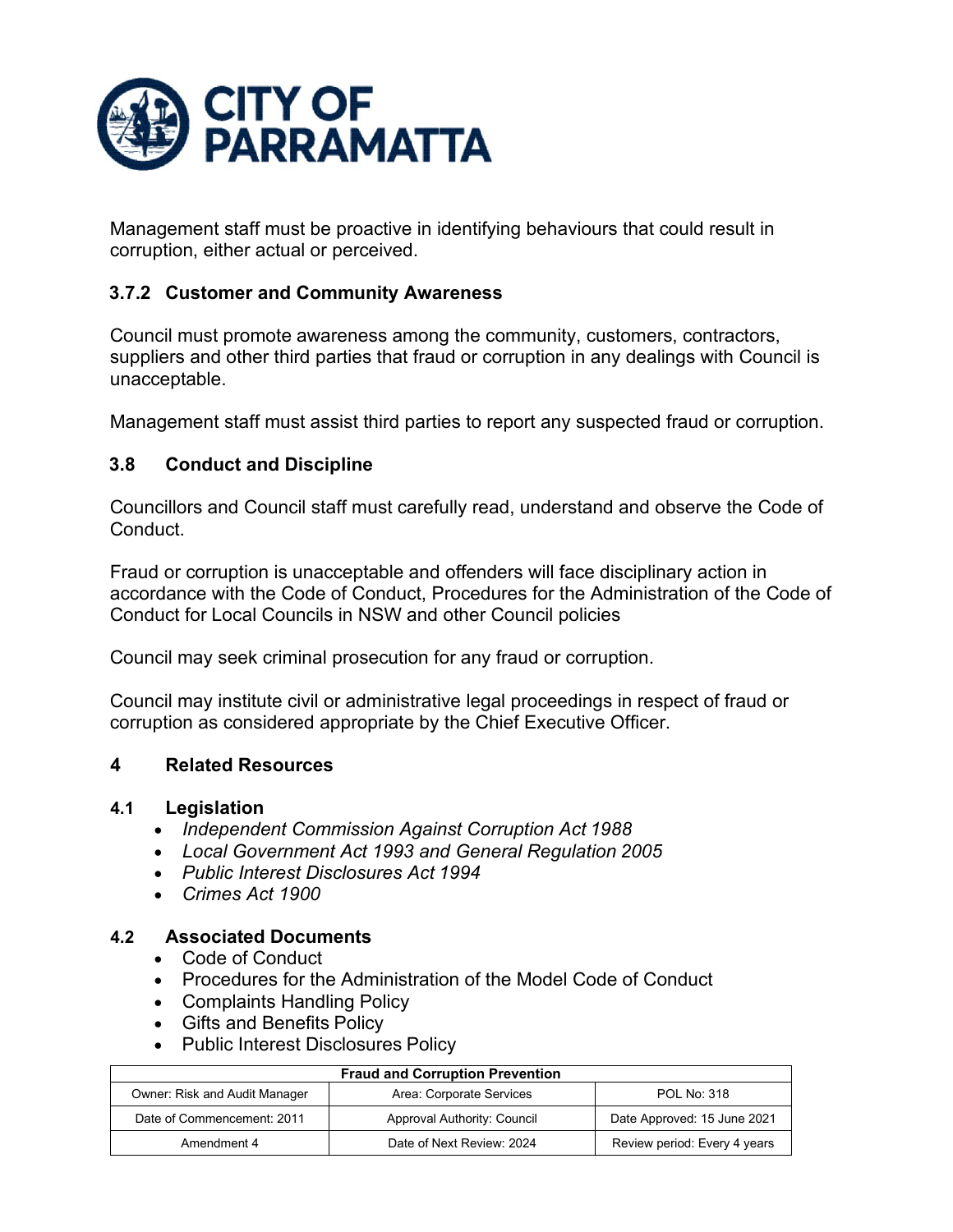

- Procurement Policy
- Statement of Business Ethics
- Standards Australia: AS 8001-2008 Fraud Control
- Performance Counseling and Disciplinary Policy
- Interaction between Councillors and Staff Policy
- Criminal History Records Checks Policy
- Charitable Fundraising Procedures

### **4.3 Definitions**

| <b>Corruption</b>       | The dishonest or preferential use of power or position, a breach<br>of public trust or the misuse of information or material acquired<br>in the course of official functions. The Independent<br>Commission Against Corruption Act 1988 further defines<br>corruption.                                                                                                                                                                                                                                                                                                                                                                                                                                                                                                                                                                                                                                                                                                                                                                                                                                                                                                                         |
|-------------------------|------------------------------------------------------------------------------------------------------------------------------------------------------------------------------------------------------------------------------------------------------------------------------------------------------------------------------------------------------------------------------------------------------------------------------------------------------------------------------------------------------------------------------------------------------------------------------------------------------------------------------------------------------------------------------------------------------------------------------------------------------------------------------------------------------------------------------------------------------------------------------------------------------------------------------------------------------------------------------------------------------------------------------------------------------------------------------------------------------------------------------------------------------------------------------------------------|
| <b>Corrupt conduct</b>  | As defined in the Independent Commission Against Corruption<br>Act 1988 NSW (ICAC Act):<br>"Is deliberate or intentional wrongdoing, not negligence or a<br>mistake. It has to involve or affect an NSW public official or<br>public sector organisation.<br>While it can take many forms, corrupt conduct occurs when:<br>a public official improperly uses, or tries to improperly<br>use, the knowledge, power or resources of their position<br>for personal gain or the advantage of others<br>• a public official dishonestly exercises his or her official<br>functions, or improperly exercises his or her official<br>functions in a partial manner, breaches public trust or<br>misuses information or material acquired during the<br>course of his or her official functions<br>• • a member of the public influences, or tries to<br>influence, a public official to use his or her position in a<br>way that affects the probity of the Public official's<br>exercise of functions<br>• a member of the public engages in conduct that could<br>$\bullet$<br>involve one of the matters set out in section 8(2A) of the<br>ICAC Act where such conduct impairs, or could impair, |
| <b>Council official</b> | public confidence in public administration."<br>An individual who carries out public official functions on behalf                                                                                                                                                                                                                                                                                                                                                                                                                                                                                                                                                                                                                                                                                                                                                                                                                                                                                                                                                                                                                                                                              |

of Council or acts in the capacity of a public official.For the purpose of this Policy, employees, Councillors,

| <b>Fraud and Corruption Prevention</b> |                             |                              |
|----------------------------------------|-----------------------------|------------------------------|
| Owner: Risk and Audit Manager          | Area: Corporate Services    | <b>POL No: 318</b>           |
| Date of Commencement: 2011             | Approval Authority: Council | Date Approved: 15 June 2021  |
| Amendment 4                            | Date of Next Review: 2024   | Review period: Every 4 years |